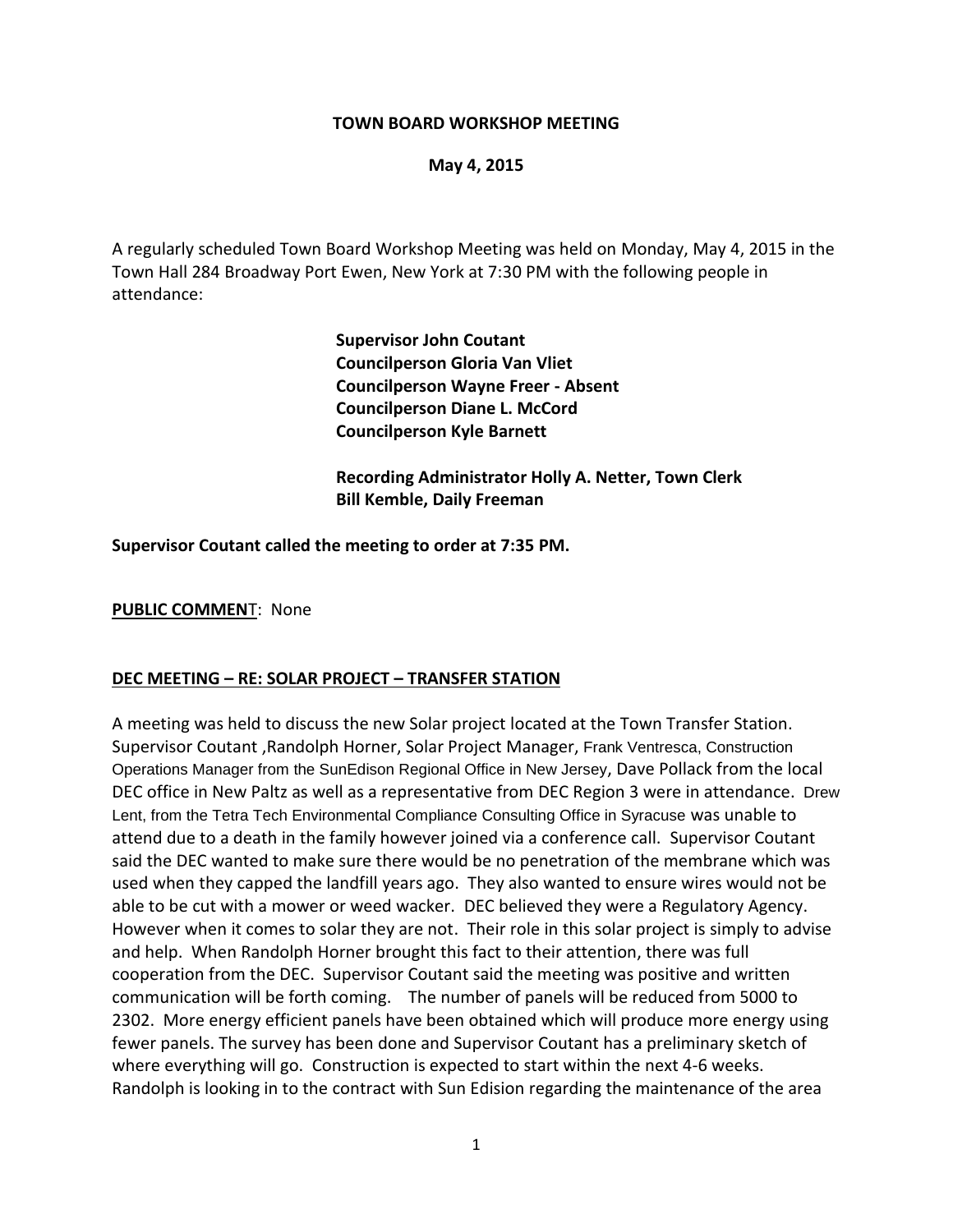and will get back to Supervisor Coutant. Supervisor Coutant said Randolph did a magnificent job representing the Town and the total project.

## **HIGHWAY DEPARTMENT – REVIEW OF FINAL COSTS**

Bruce Woinoski from our Highway Department measured the pile of contaminated soil that needs to be removed; it was 95ft long, 55ft wide and 8 ft high. From the calculations derived by Bruce, Alan Larkin and Tom Slatery, it appears American Petroleum underestimated the amount of soil on their estimate and actual costs would be higher. The calculation made by Bruce, Tom and Alan were \$146,000 vs. American Petroleum's estimate of \$68,784.38. Letters have been mailed to the insurance carrier asking for a decision. The overall estimate is close to \$300,000. A letter from the DEC indicates we have less than 60 days to move the dirt. The question is when does the 60 day time frame start? Is it from the date the first scoop of soil was removed or last? Many questions are yet to be answered relating to the tanks and annual permits. The discussion will continue at a future meeting.

### **TRANSFER STATION FEES**

### **TOWN OF ESOPUS TRANSFER STATION/RECYCLING CENTER**

## **DRAFT FEE SCHEDULE EFFECTIVE DATE ?**

## **ANNUAL PERMIT FEES – MUST BE STUCK TO CAR WINDSHIELD**

| <b>BUSINESS CONTRACTOR PERMITS (TOWN RESIDENT ONLY)</b>                    | \$250           |
|----------------------------------------------------------------------------|-----------------|
| <b>RESIDENTIAL PERMIT</b>                                                  | \$40            |
| <b>SENIOR PERMIT</b><br>(over 60, proof required)                          | \$20            |
| LOST PERMIT OR SECOND PERMIT (MUST BE SAME HOUSEHOLD AND SHOW REGISTRATION |                 |
| <b>FOR SECOND VEHICLE)</b>                                                 | \$5             |
| <b>1 DAY PASS</b>                                                          | \$10            |
| <b>BULK HOUSEHOLD WASTE</b>                                                | \$.12 PER POUND |
|                                                                            | \$12 Minimum    |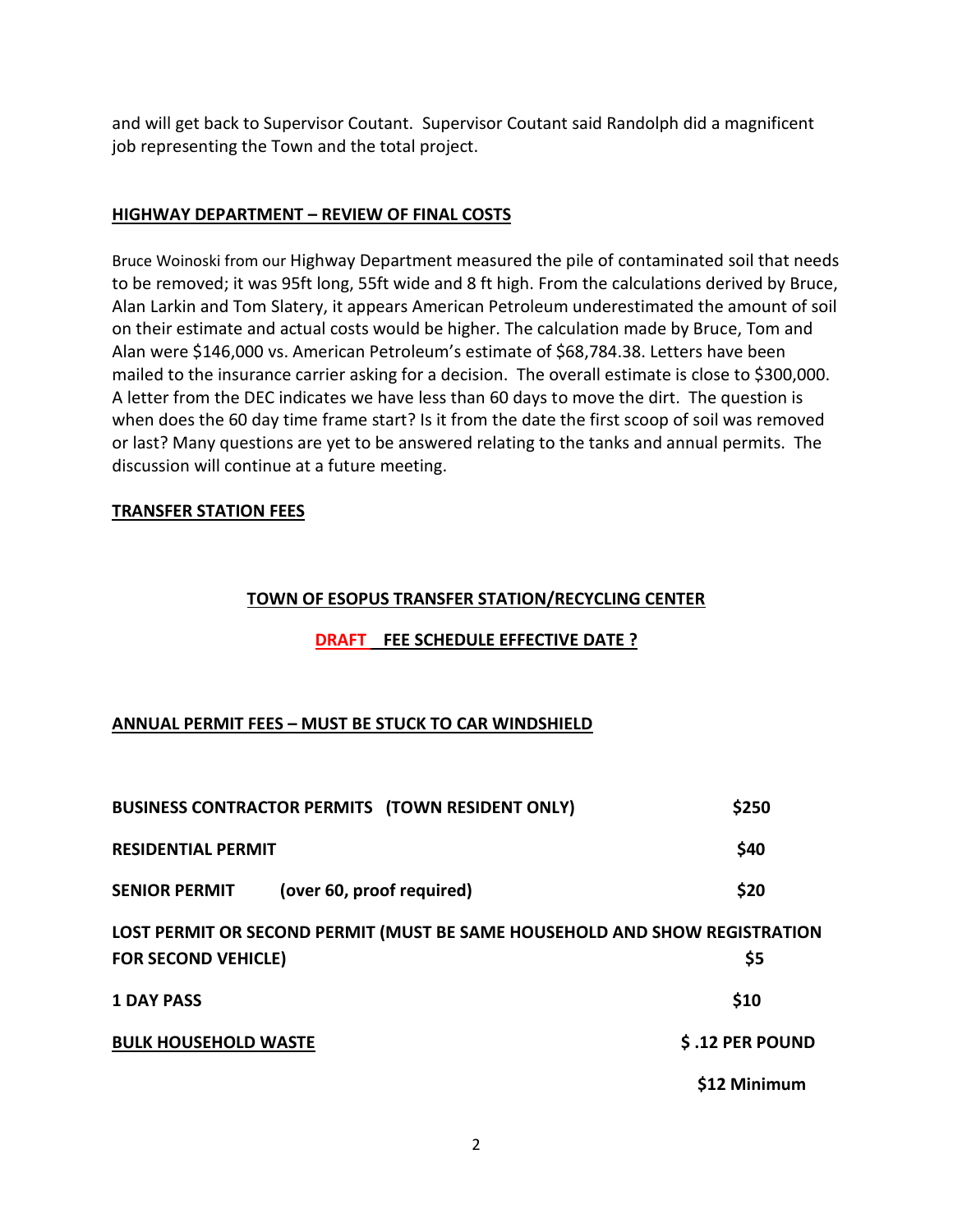# **TRASH BAGS**

| COUPON BOOKLET 10 BAGS (1 30 GALLON BAG OR CAN)                                                                    | \$45 |
|--------------------------------------------------------------------------------------------------------------------|------|
| <b>40 Gallon Bag</b>                                                                                               | \$7  |
| 30 Gallon Bag                                                                                                      | \$5  |
| 10 - 13 Gallon Bag                                                                                                 | \$3  |
|                                                                                                                    |      |
| <b>BATTERIES</b>                                                                                                   |      |
| <b>Car Batteries ONLY</b>                                                                                          | \$1  |
| Large Batteries not accepted                                                                                       |      |
|                                                                                                                    |      |
| <b>PROPANE</b>                                                                                                     |      |
| <b>PROPANE (SM CAMPING SIZE)</b>                                                                                   | \$1  |
| <b>PROPANE (20 GALLON)</b>                                                                                         | \$5  |
| <b>PROPANE (100 Gallon)</b>                                                                                        | \$10 |
|                                                                                                                    |      |
| <b>APPLIANCES</b>                                                                                                  |      |
| <b>Refrigerators/ Air conditioners</b>                                                                             | \$20 |
| <b>Other Appliances</b>                                                                                            | \$10 |
| YARD WASTES - BRUSH LESS THAN 4 INCHES IN DIAMETER AND CUT INTO 4 -6 FOOT<br>LENGTHS, GRASS LEAVES AND DEAD PLANTS |      |
| <b>BRUSH (PICK-UP TRUCK LOAD)</b>                                                                                  | \$10 |
| <b>BRUSH (DUMP TRUCK)</b>                                                                                          | \$20 |
| <b>GRASS AND LEAVES (PICK-UP TRUCK LOAD)</b>                                                                       | \$5  |
| <b>GRASS AND LEAVES (DUMP TRUCK)</b>                                                                               | \$10 |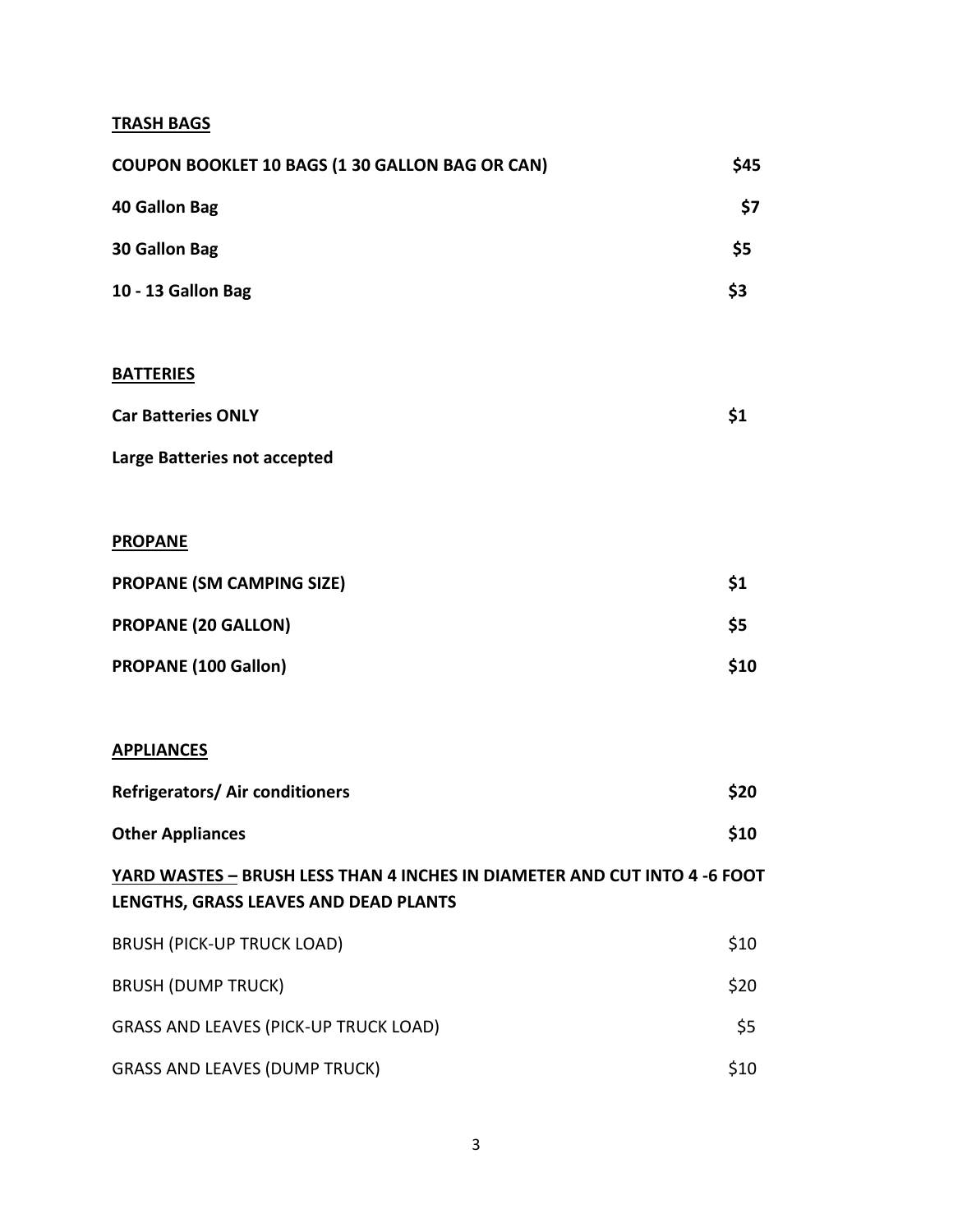## TIRES

20" OR LESS OFF RIM \$5 ON Rim \$10

Only waste generated in Esopus is permitted to be disposed of at the Transfer Station.

**Recyclables accepted:** paper products, Newspaper, magazines, books, office paper, cardboard and junk mail

**Container Products**- Container Glass, Food & Beverage Cans, Plastic Containers

### **Automotive**

Used motor oil

### **ALL RECYCLING MUST BE OBSERVED.**

A one day pass is required when using another vehicle other than those registered for that permit.

## **The following FREE electronics can be taken to UCRRA – 999 Flatbush Road Kingston, NY**

# **Monitors, Terminals, Typewriters, Printers, Scanners, Cables, TV's Radio's, CPU's, DVD's, CRT's, Stereo**

There will no longer be prorated stickers available throughout the year. Commercial people will need to upgrade their current permit and pay an additional \$100 for the remainder of the year. The Town Board will need to set the effective date of the changes. Town Clerk Holly Netter shared feedback she has received from town residents who have suggested the new fees to be posted 30-60 days prior to them going into effect.

Councilperson Kyle Barnett and Supervisor Coutant will set up a meeting with Curt Dankelmann to discuss the proposed changes at the transfer station prior to our next workshop meeting.

### **PILGRIM PIPELINE**

John Casellini President of the Ways and Means NY, LLC contacted Supervisor Coutant via email and would like to set up a meeting to speak to the Town Board about the Pipeline and the benefits and costs of the alternatives for Esopus. The Board agreed he can come to the next Town Board Meeting to speak during the public comment section.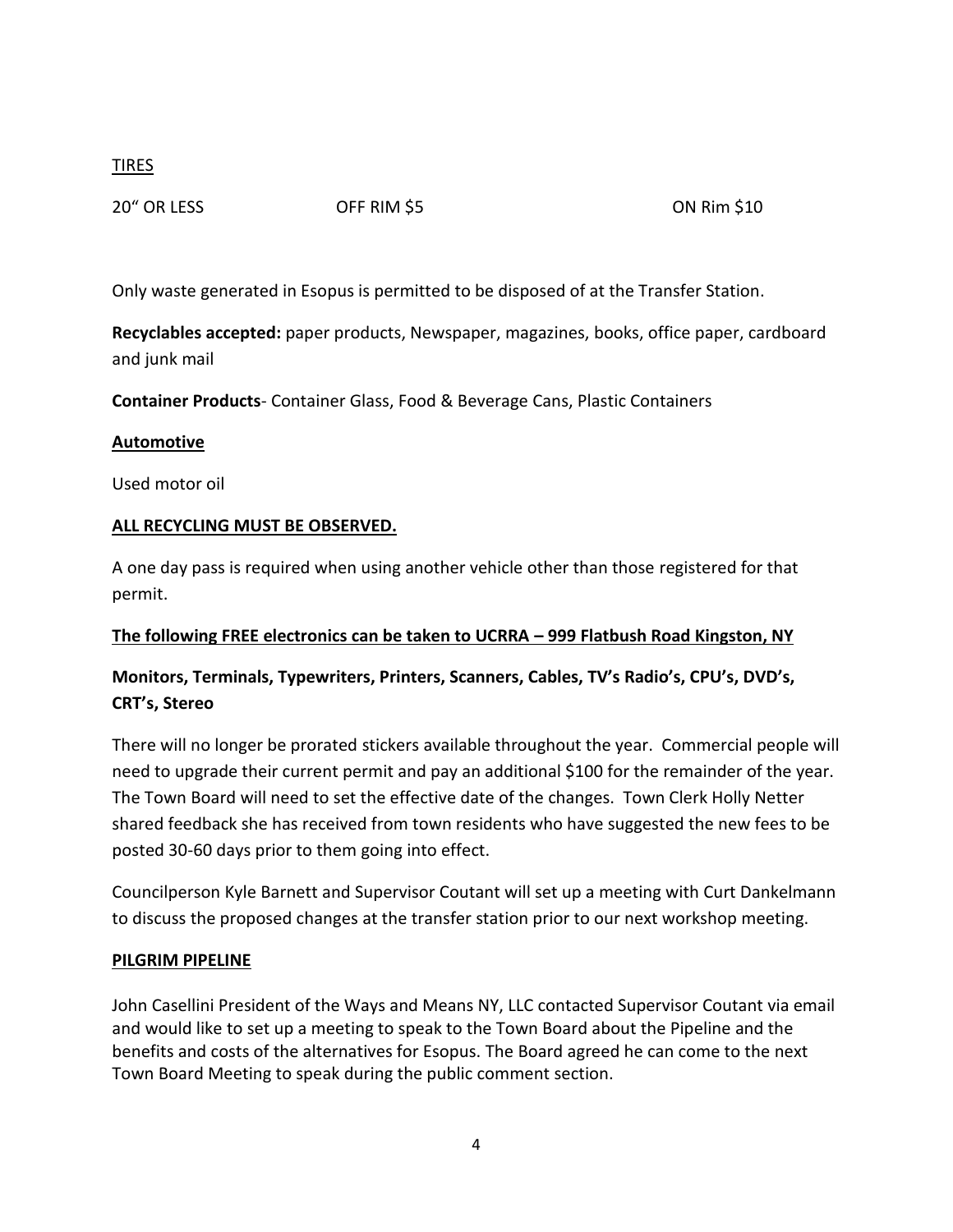### **AGREEMENT TO SPEND TOWN HIGHWAY FUNDS**

Highway Superintendent wants to spend money on Bowne Street, West Main and Second Street. A question came up why the budget shows \$141,000 when he was awarded additional \$20,000 chips money. Why wasn't the budget changed to reflect the increase? Supervisor Coutant will check with bookkeeper Deb Kane. The request will be reviewed to ensure there are proper funds to cover the repair prior to approval.

Councilperson Gloria VanVliet said Mike Cafaldo quoted \$7,285 to grade up the parking lot on Bowen Street and remove the tree. Supervisor Coutant said he needed it in writing to submit to Albany for the grant.

### **RIVERVIEW CEMETERY**

The Riverview Cemetery will turn in a CD so they will have the funds to have the cemetery mowed. The lawn will be mowed twice a month instead of every two weeks. The Town will continue to mow the cemetery twice a year as it has in the past to prolong the cemetery being abandoned and becoming the sole responsibility of the Town. Riverview Cemetery provided a copy of their annual report to the Town Board.

### **SAVING PERRINE'S COVERED BRIDGE**

Perrine's Bridge located in Rifton belongs to Ulster County and the Ulster County Legislature has just approved \$350,000 for design and construction improvements for Perrine's Bridge. A group wants to have a fund raiser to raise money to fireproof the bridge and improve its security.

## **RESOURCE RECOVERY/MRDC/ROLL-OFF SERVICE WORKSHOP**

Supervisor Coutant received an invitation from Timothy Rose, Executive Director of the Ulster County resource Recovery Agency (U.C.R.R.A.) to participate in an Agency sponsored workshop regarding the proposed MSW/C&D and recycling roll-off services contract. The workshop will be held at 5pm on Tuesday May 12, 2015 at the Town of Ulster Russell Brott Senior Center in Lake Katrine. Councilpersons McCord and Van Vliet said they plan to attend.

### **BIRCHEZ BRUNCH**

There will be a Brunch for the First responders at the Birchez of Esopus on Sunday May 17, 2015 at 11 am. All Town Board members were invited.